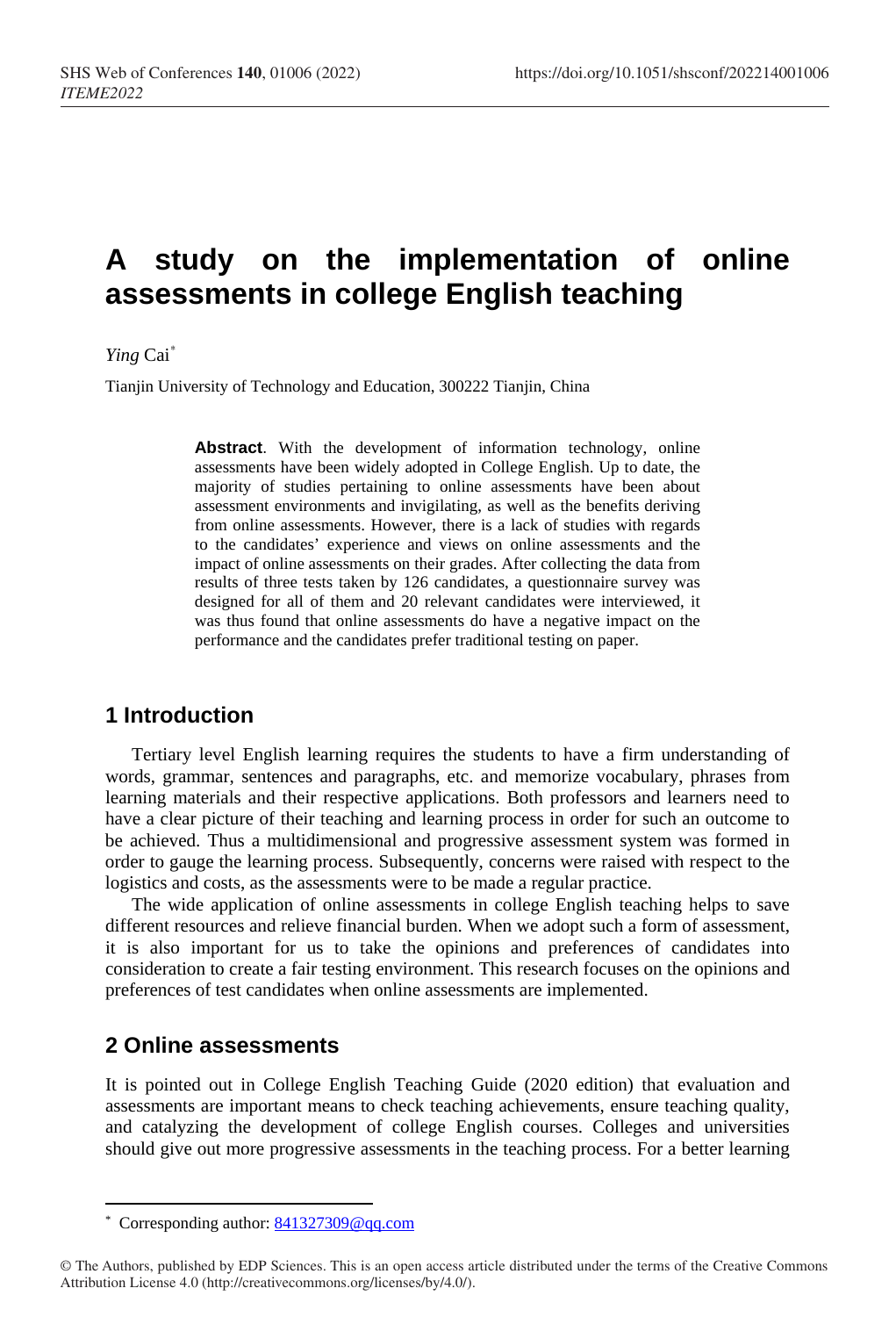outcome, both professors and students are expected to make full use of the feedback information of the tests*.* [1]

Online assessments are mostly based on computers and the internet. New technologies, such as computer science, internet applications, database technology and data encryption, etc. help to complete the processes of the test registration, the selection of questions, test-taking and submission.

The test candidates read and answer the questions on the computer. Next, the testing system marks the test answers automatically or the professors can opt to grade the answers manually.<sup>[2]</sup> Online assessments have the following advantages over traditional testing on paper : saving manpower and material resources, reducing the workload and expenses of test administrators, the invigilation process becoming more effective and scientific, reducing the probability of cheating, breaking the time and space constraints, helping the implementation progress evaluation [3], providing more feedback information to professors and students to help both of them improve their performance.

So far, there are a number of web-based college English test platforms and assessment software in China, such as Rain Classroom, iTest Test Platform, and Composition Correction Network. Many foreign language teachers in colleges and universities have started to adopt online assessments in their teaching process and carried out related research in this field: Industrial and Commercial College,Hebei University introduced online assessments in their college English teaching in  $2018^{[4]}$ ; Jin Pei-yu from the School of Foreign Languages in Jilin Engineering Normal University has conducted a research on the effectiveness of iTest paperless testing System in college English teaching.[5] However, currently very few researches have carried out on the personal opinions and experiences of candidates in online assessments. The research below is thus dedicated to the topic.

## **3 Research**

#### **3.1 Method**

Both quantitative and quantitative research are adopted. Quantitative research is three tests and a questionnaire survey used for the evaluation of the impact of online assessments on the performance of the candidates and collecting data on respondents' views on different question formats of online assessments. Qualitative research is applied to interview the respondents to get more details of their views on online assessments.

#### **3.2 Sample and procedure**

The sample within the quantitative research, ie. the tests and the questionnaire survey consists of 2 groups, group A with 63 members and group B with 63 members. The two groups are both freshmen from the same major. The two groups have the same learning materials and are under the same professor.

When the new term started, an English test on paper (Test I) was held for the two groups to find out if there is a significant difference between the two groups in English proficiency. Then the second English test (Test II) with the same set of questions was taken by both group A and group B, with group A doing a traditional paper pencil test and group B doing online. Then another English test (Test III) was taken by the two groups. This time group A was doing the test online and group B doing the test on paper. The English tests covered questions on reading comprehension, multiple choices on vocabulary, blank filling, writing, translation, etc. The answers to standardized questions were graded by a computer system automatically whereas essays and translation parts were graded by their professor.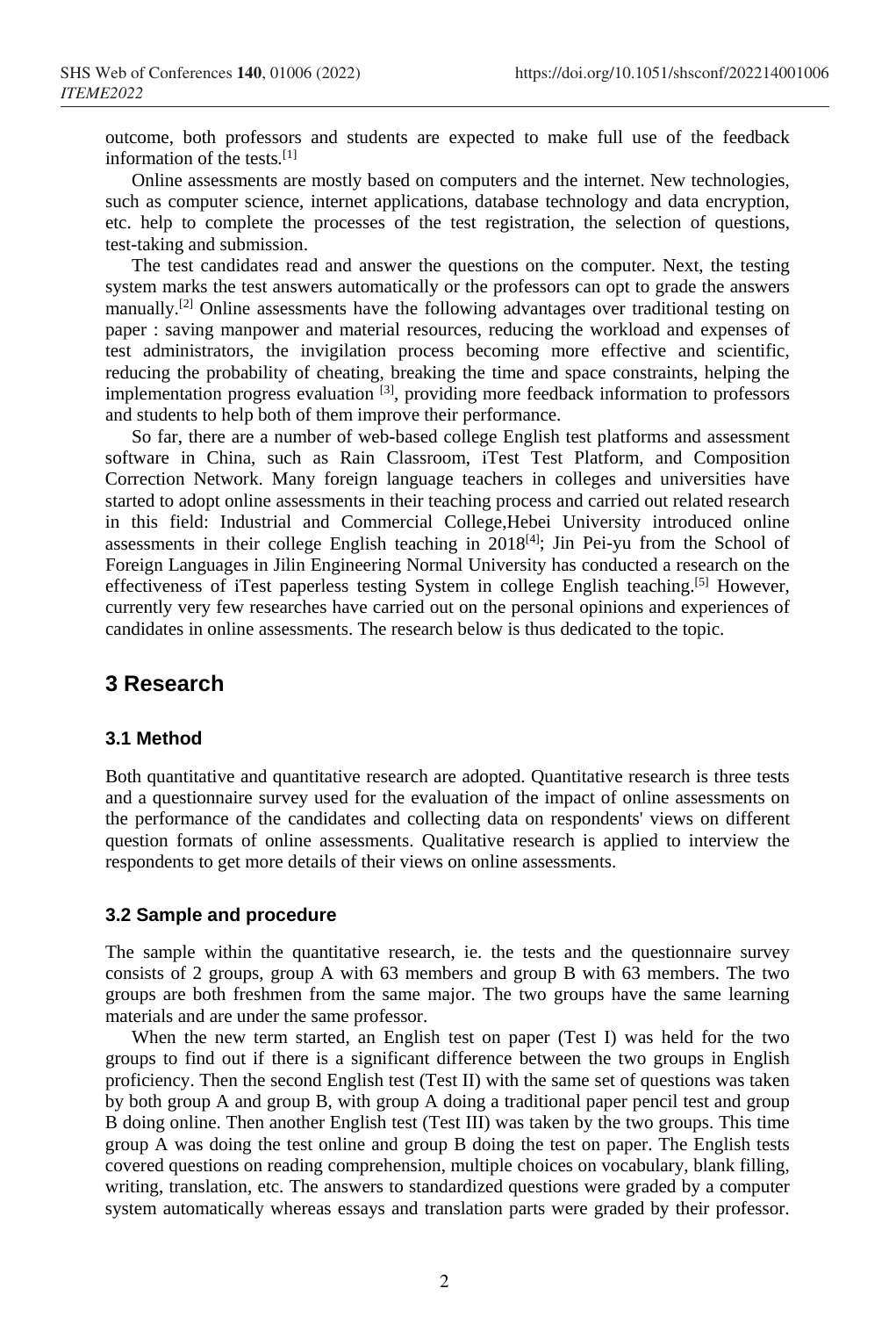After the tests a questionnaire was given out, as well as an interview to collect data and more information on personal opinions and experiences towards online assessments.

## **3.3 Results**

### *3.3.1 Tests*

#### 1) Test I

After collecting grades of the two groups in Test I with both groups doing test on paper and analyzing them with SPSS, the following results are shown.

|                 | <b>VAR00002</b> | N  | Mean    | <b>Std Deviation</b> | <b>Std Error Mean</b> |
|-----------------|-----------------|----|---------|----------------------|-----------------------|
| <b>VAR00001</b> |                 | 63 | 73.1429 | 14.81919             | .86704                |
|                 | ∼               | 63 | 73.4286 | 16.54292             | 2.08421               |

**Table 1.** Group Statistics (group A,B: test on paper).

Table 1 shows Mean of Group A is 73.1429 and its Std Deviation is 14.81919 whereas Mean of Group B is 73.4286 with Std Deviation 16.54292.

|                                      | Levene's<br>for<br>Test<br>Equality<br>of<br>Variances |          |             | t-test for Equality of Means | 95%<br>Interval<br>Difference | Confidence<br>of<br>the |                        |                                 |            |         |
|--------------------------------------|--------------------------------------------------------|----------|-------------|------------------------------|-------------------------------|-------------------------|------------------------|---------------------------------|------------|---------|
|                                      | F                                                      | Sig      | t           | df                           | 1-tail<br>ed P                | 2-tail<br>ed P          | Mean<br>Diffe<br>rence | Std.<br>Error<br>Differe<br>nce | Lower      | Upper   |
| Equal<br>variances<br>assumed        | 1.59<br>$\overline{c}$                                 | .20<br>9 | $-.1$<br>02 | 124                          | .459                          | .919                    | $-.285$<br>71          | 2.7981<br>8                     | $-5.82409$ | 5.25266 |
| Equal<br>variances<br>not<br>assumed |                                                        |          | $-.1$<br>02 | 122.<br>528                  | .459                          |                         | $-.285$<br>71          | 2.7981<br>8                     | $-5.82474$ | 5.25331 |

**Table 2.** Independent Samples T (group A,B: test on paper).

Table 2 shows F=1.592, P=0.209>0.05 then t=-0.102, P=0.919>0.05, which means there is no significant difference between the grades of the two groups. Std. Error Difference is 2.79818 and 95% Confidence Interval of the Difference is from -5.82409 to 5.25266.

2) Test II

After collecting grades of the two groups in Test II and analyzing them with SPSS, the following results are shown.

**Table 3.** Group Statistics (group A: test on paper; group B: online test).

|         | <b>VAR00002</b> | N  | Mean    | <b>Std Deviation</b> | <b>Std Error Mean</b> |
|---------|-----------------|----|---------|----------------------|-----------------------|
| VAR0000 | А               | 63 | 69.5238 | 16.44331             | 2.07166               |
|         | ၪ               | 63 | 63.4444 | 5.71190              | .97951                |

Table 3 shows Mean of Group A is 69.5238 and its Std Deviation is 16.44331 whereas Mean of Group B is 63.4444 with Std Deviation 15.7119.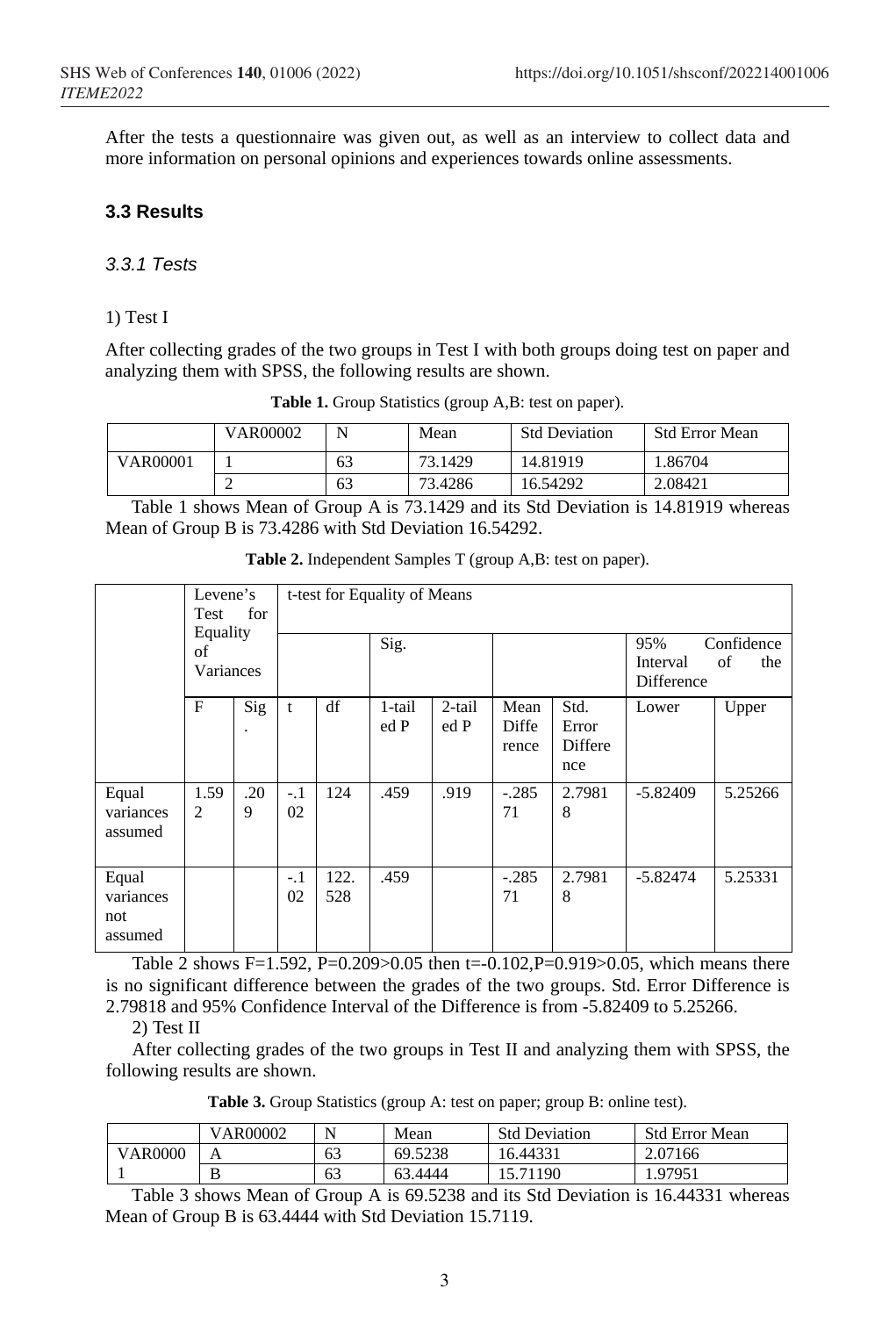|                                          | Levene's<br>for<br>Test<br>Equality of<br>Variances |          | t-test for Equality of Means |                      |                   |                |                        |                              |                                                          |              |
|------------------------------------------|-----------------------------------------------------|----------|------------------------------|----------------------|-------------------|----------------|------------------------|------------------------------|----------------------------------------------------------|--------------|
|                                          |                                                     |          |                              |                      | Sig.              |                |                        |                              | Confidence<br>95%<br>of<br>the<br>Interval<br>Difference |              |
|                                          | $\mathbf{F}$                                        | Sig.     | t                            | df                   | 1-tai<br>led<br>P | 2-tai<br>led P | Mean<br>Differe<br>nce | Std. Error<br>Differenc<br>e | Lower                                                    | Upper        |
| Equal<br>variance<br>S<br>assumed        | .86<br>$\overline{4}$                               | .35<br>4 | 2.1<br>22                    | 12<br>$\overline{4}$ | .018              | .036           | 6.0793<br>7            | 2.86535                      | .40803                                                   | 11.750<br>71 |
| Equal<br>variance<br>not<br>S<br>assumed |                                                     |          | 2.1<br>22                    | 12<br>3.7<br>44      | .018              | .036           | 6.0793<br>7            | 2.86535                      | .40791                                                   | 11.750<br>82 |

**Table 4.** Independent Samples T(group A: test on paper; group B: online test).

Table 4 shows F=0.864, P=0.354>0.05 then t=2.122, P=0.036<0.05, which means there is a significant difference between the grades of the two groups. Std. Error Difference is 2.86535 and 95% Confidence Interval of the Difference is from 0.40803 to 11.75071.

#### 3) Test III

After collecting grades of the two groups in Test III and analyzing them with SPSS , the following results are shown.

|                 | VAR00002 | N  | Mean    | <b>Std Deviation</b> | <b>Std Error Mean</b> |
|-----------------|----------|----|---------|----------------------|-----------------------|
| <b>VAR00001</b> | A        | 63 | 70.6984 | 20.23462             | 2.54932               |
|                 | B        | 63 | 78.7778 | 12.98183             | 1.63557               |

Table 5. Group Statistics (group A: online test; group B: test on paper).

Table 5 shows Mean of Group A is 70.6984 and its Std Deviation is 20.23462 whereas Mean of Group B is 78.7778 with Std Deviation12.98193.

Table 6 shows F=18.570, P<0.01<0.05,then t=-2.667,P=0.009<0.05,P=0.036<0.05, which means there is a significant difference between the grades of the two groups. Std. Error Difference is 3.02888 and 95% Confidence Interval of the Difference is from -14.08465 to -2.07408.

From the above data analysis, the following conclusions can be drawn: when all controllable factors are taken into account, such as students' English proficiency, professor, learning material, teaching techniques adopted, etc., students doing tests on paper are performing better than those doing online, entailing online assessments having a negative impact on the performance of its candidates.

#### *3.3.2 Questionnaire survey*

After the tests a questionnaire was designed and an online survey was conducted. The online survey includes a set of questions on the respondents' (positive or negative) perceptions of online assessments. 126 members of the two groups answered the questions. The following are the five questions of the questionnaire.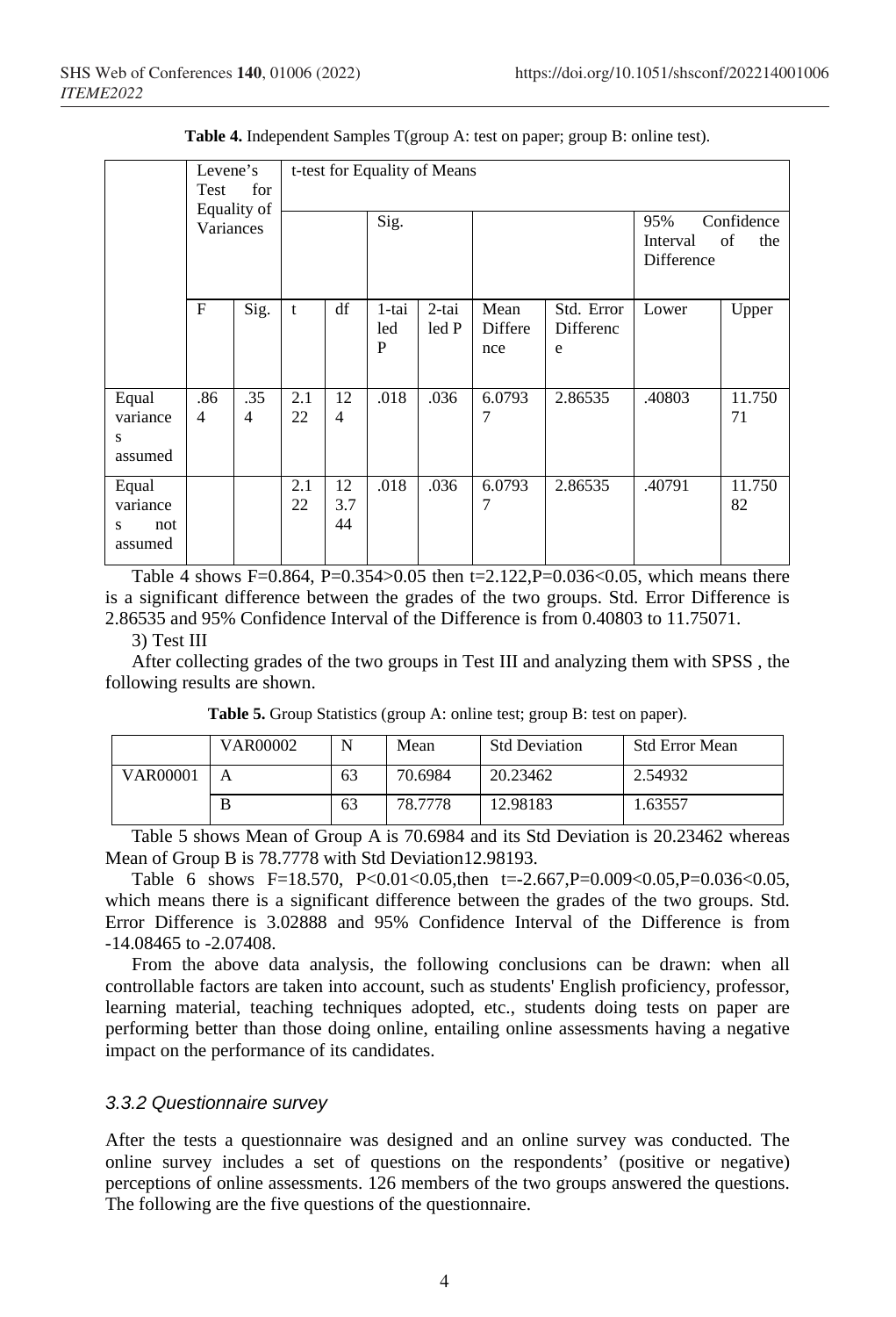|                                          | Levene's<br>for<br>Test<br>Equality<br>of<br>Variances |         | t-test for Equality of Means |             |                                |                |                        |                                 |                                                        |                |  |
|------------------------------------------|--------------------------------------------------------|---------|------------------------------|-------------|--------------------------------|----------------|------------------------|---------------------------------|--------------------------------------------------------|----------------|--|
|                                          |                                                        |         |                              |             | Sig.                           |                |                        |                                 | 95% Confidence<br>Interval of the<br><b>Difference</b> |                |  |
|                                          | F                                                      | Sig.    | t                            | df          | $1-ta$<br>iled<br>$\mathbf{P}$ | 2-tail<br>ed P | Mean<br>Differe<br>nce | Std.<br>Error<br>Differen<br>ce | Lower                                                  | Upper          |  |
| Equal<br>variance<br>S<br>assumed        | 18.<br>570                                             | < 0.001 | $-2.6$<br>67                 | 124         | .00<br>4                       | .009           | $-8.079$<br>37         | 3.02888                         | $-14.07$<br>437                                        | $-2.084$<br>36 |  |
| Equal<br>variance<br>not<br>s<br>assumed |                                                        |         | $-2.6$<br>67                 | 105.<br>645 | .00<br>$\overline{4}$          | .009           | $-8.079$<br>37         | 3.02888                         | $-14.08$<br>465                                        | $-2.074$<br>08 |  |

**Table 6.** Independent Samples T (group A: online test; group B: test on paper).

① When writing an English essay which one do you prefer, online assessments or traditional testing on paper?

② When doing English reading comprehension which one do you prefer, online assessments or traditional testing on paper?

③ When doing translation which one do you prefer, online assessments or traditional testing on paper?

④ When doing blank filling which one do you prefer, online assessments or traditional testing on paper?

⑤ When doing multiple choices on vocabulary, online assessments or traditional testing on paper?

Here we will present the answers of respondents in the form of graph, and the results in the graphs refer to the percentage of respondents.



**Fig. 1.** Online assessments vs traditional testing on paper.

In Fig. 1. for each question marked with 1, 2, 3, 4 and 5, the left column refers to the respondents' percentage choosing online assessments whereas the right column refer to the respondents' percentage choosing traditional testing on paper. The graph shows that for all the question formats, namely, writing, translation, reading comprehension, blanking filling and multiple choices on vocabulary, the majority of respondents prefer tests on paper to tests online. In particular, when doing reading comprehension 86.2% respondents would like to do it on paper rather than online.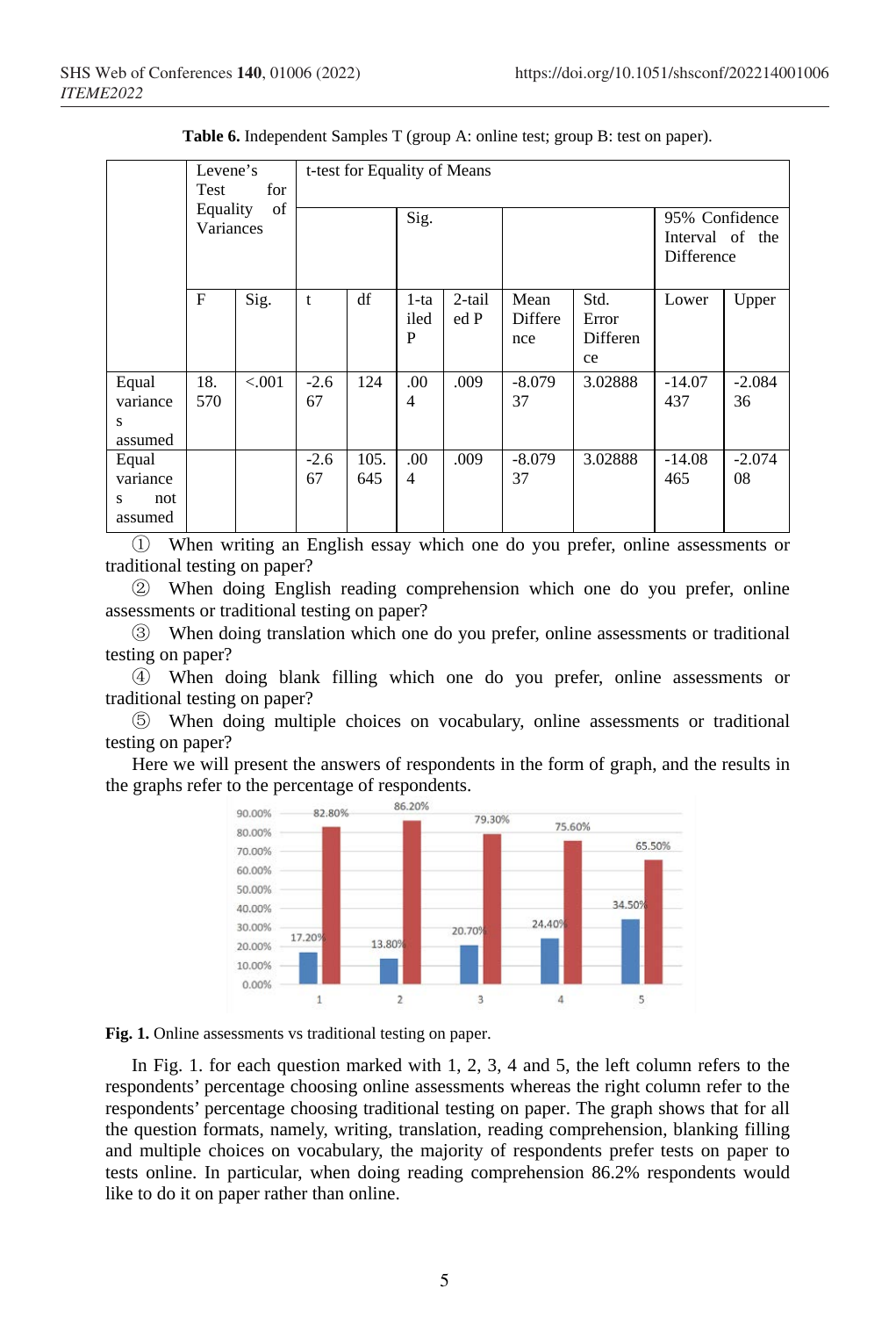#### *3.3.3 Interview*

20 samples chosen randomly from the 126 members of the two groups were interviewed to find out their personal experiences and opinions on online assessments.For each respondent, a transcript of responses was compiled. 17 of them answered definitely that they preferred traditional testing on paper to online assessments and 16 mentioned that they might get lower grades in online assessments.It is noticeable from the transcript of the interview that the majority of the 20 respondents held a negative view of their experiences in online assessments though they admitted the benefits derived from online assessments, such as the dominant answer would be:

"Personally, I think the main advantage of online assessments over traditional testing on paper is that it simplifies the testing process and makes it more convenient to be held. 'Online' means saving natural resources and protecting the environment. But when we answer the questions online, especially when we are doing reading comprehension, translation or writing, we can not make marks on the screen which is really disturbing and we don't have this problem when we are doing paper pencil testing with which we can underline, draft on paper. Besides, I am not good at typing which takes me more time to finish my answers. This is also frustrating for its is distracting if I have to take trouble tying in all my answers. So though online assessments save various resources, I still prefer paper pencil testing."

"To me, though paper pencil testing sounds not so advanced, in comparison with doing tests on computers and mobile phones, we don't have to look at the screens for a long time which may do harm to our eyesight. What's more, if the network is not working properly, we may fail to submit our answers successfully. How horrible it is when we finished all the answers and find that all of them disappeared. But we have to admit that when we type in our answers, the characters are clear and beautiful and will never be illegible. In short, both online assessments and paper pencil testing have their own pros and cons."

# **4 Conclusion**

Though all the respondents mentioned that online testing is convenient and helps save resources, they still prefer paper pencil testing to online assessments and believe that when answering questions on computer or mobile phones they might not perform as well as writing on paper which was confirmed with the two tests results. To the candidates doing test online, the factors leading to their poor performance include typing speed, not being able to make marks on screen, failure to submit successfully because of network problems, etc. Hence, it is suggested that when doing tests online, desktops with big screens are expected to avoid eyesight problems and more training on computer skills be offered to students to get them more familiar with computer operation. Last but not the least, it is also important to improve on the testing technology and testing environment thus avoiding technical problems.

Funding from the Unipus for the project titled *Implementation of Online Assessments and Its Impact on Learner's Academic Achievement* approved in 2021 is gratefully acknowledged.

## **References**

1. The National Administry Committee on Teaching English Language in Higher Education under the Ministry of Education. *College English Teaching Guide (2020 edition)*(2020)